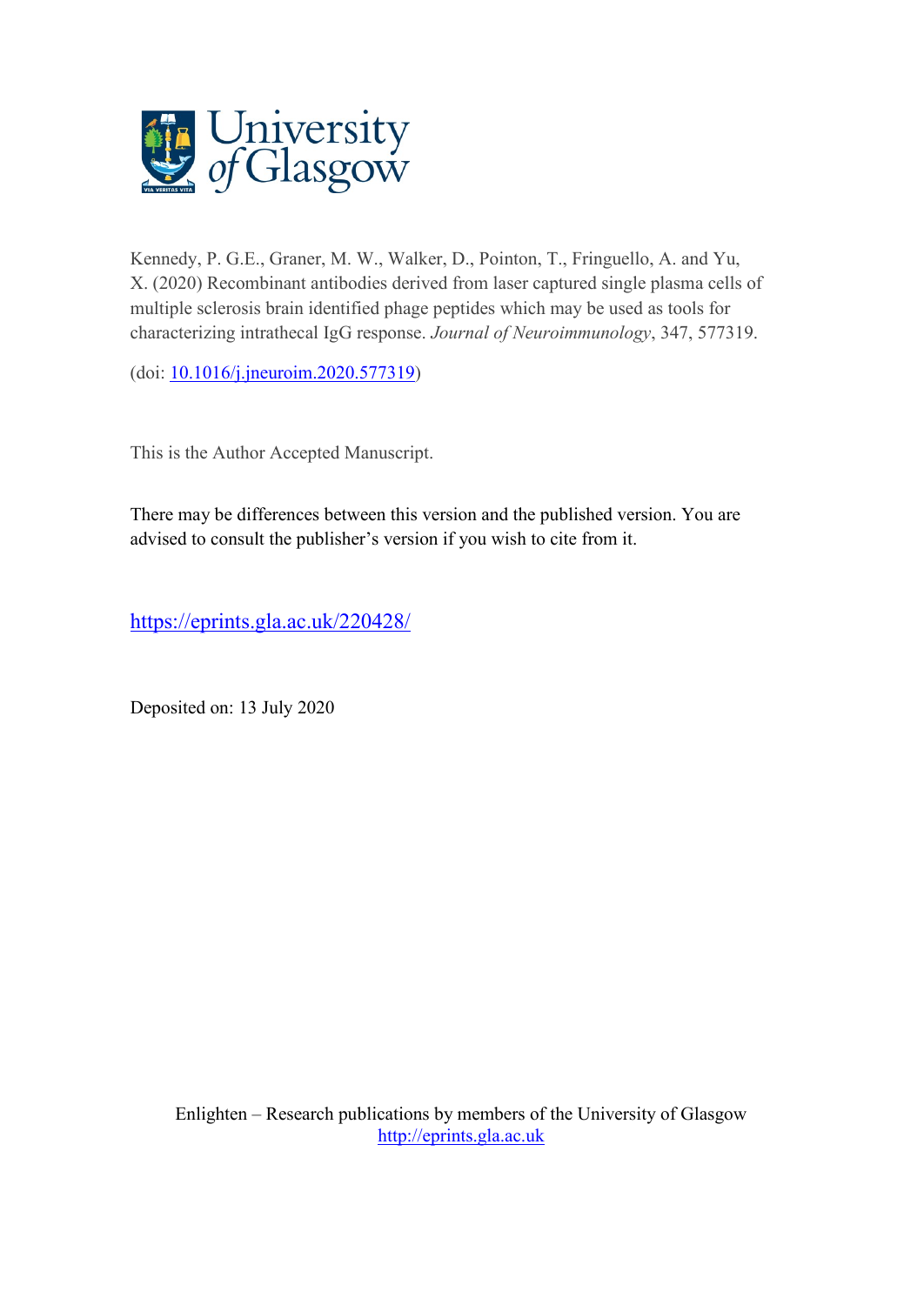# **Recombinant antibodies derived from laser captured single plasma cells of multiple sclerosis brain identified phage peptides which may be used as tools for characterizing intrathecal IgG response**

Peter GE Kennedy<sup>a</sup>, Michael W Graner<sup>b</sup>, Deandra Walker<sup>c</sup>, Tiffany Pointon<sup>c</sup>, Anthony Fringuello<sup>b</sup>, Xiaoli Yu<sup>b\*</sup>

<sup>a</sup> Institute of Infection, Immunity and Inflammation, University of Glasgow, Glasgow, UK,

<sup>b</sup> Department of Neurosurgery, University of Colorado Anschutz Medical Campus, Aurora, Colorado, USA.

<sup>c</sup>Department of Neurology, University of Colorado Anschutz Medical Campus, Aurora, Colorado, USA.

\*Corresponding author

E-mail: [Xiaoli.Yu@CUanschutz.edu](mailto:Xiaoli.Yu@CUanschutz.edu)

Telephone: 303-724-9182

Running Title: MS brain antibodies selected phage peptides bind to intrathecal IgG

Key words: Multiple Sclerosis, lesion, laser capture microdissection, phage display, peptide, IgG, cerebrospinal fluid (CSF), oligoclonal bands, recombinant antibody, intrathecal antibody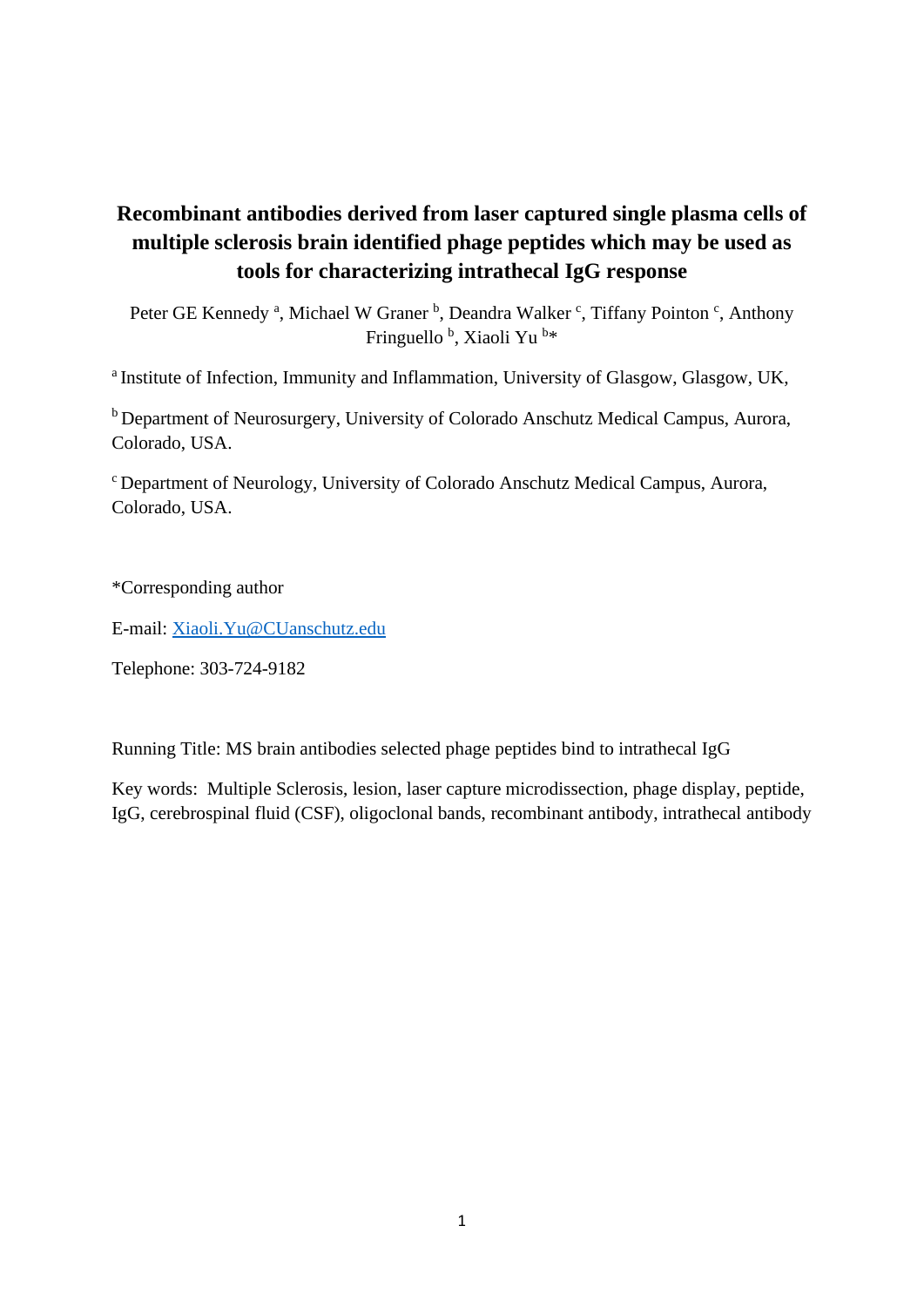## **Abstract**

Oligoclonal bands and increased IgG antibody levels can be detected in the cerebrospinal fluid in vast majority of patients with Multiple Sclerosis (MS). However, the antigenic specificity of oligoclonal IgG has yet to be determined. Using laser capture microdissection, we isolated single CD38+ plasma cells from lesion areas in two autopsy MS brains, and generated three recombinant antibodies (rAbs) from clonally expanded plasma cells. Panning phage-displayed random peptide libraries was carried out to determine peptide antigen specificities of these MS brain rAbs. We identified 25 high affinity phage peptides from which 5 peptides are unique. Database searches revealed that they shared sequence homologies with Epstein-Barr nuclear antigens 4 and 6, as well as with other viral proteins. Significantly, these peptides were recognized by intrathecal IgG and oligoclonal IgG bands in other MS patients. Our results demonstrate that functional recombinant antibodies can be generated from clonally expanded plasma cells in MS brain lesions by laser capture microdissection, and that these MS brain rAbs have the potential for determining the targets of intrathecal IgG and oligoclonal bands.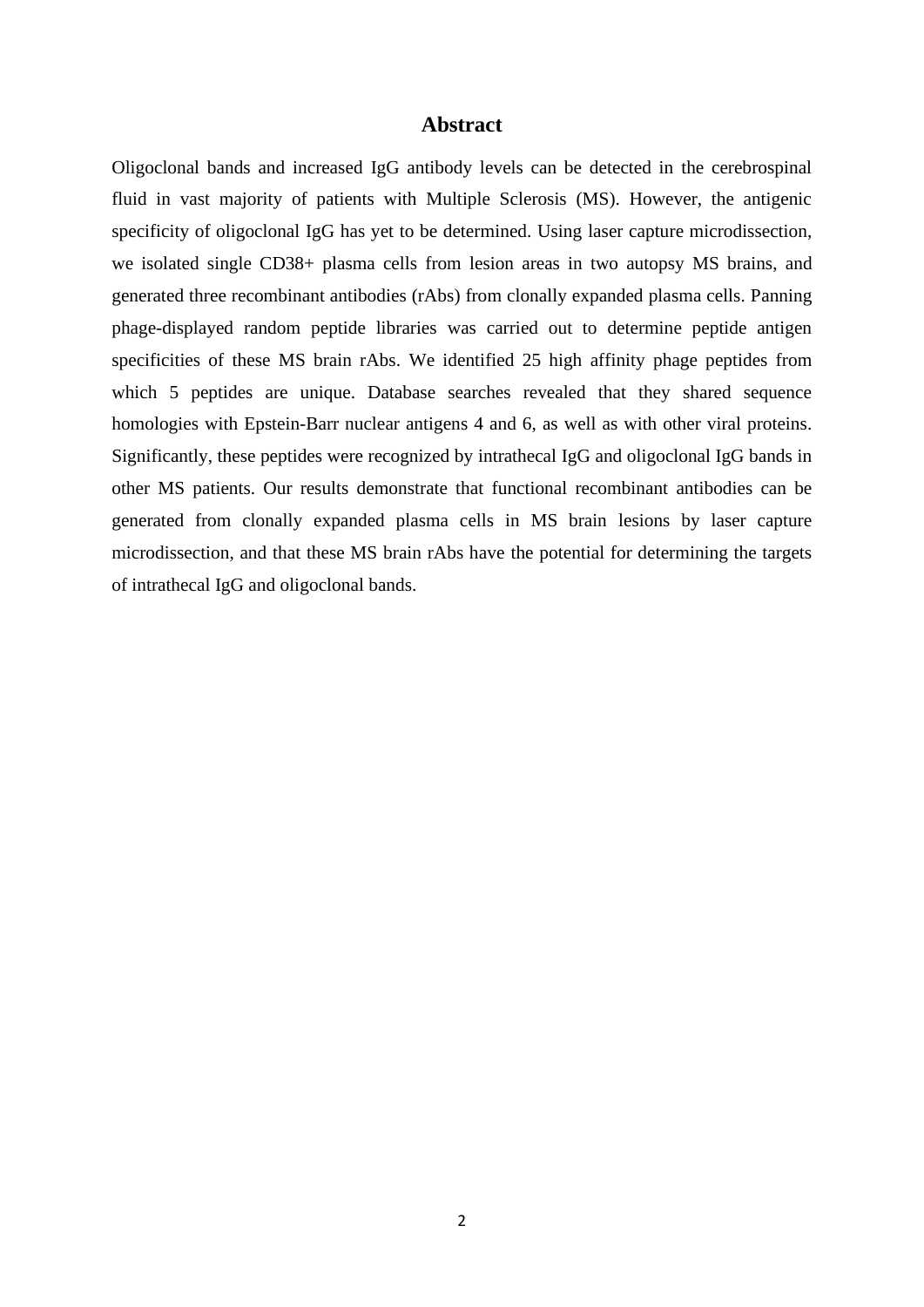## **1. Introduction**

Multiple Sclerosis (MS) is a chronic demyelinating disease of the central nervous system (CNS) which is a major cause of neurological disability, especially in young adults, in northern temperate zones (Gilden, 2005, Kennedy and Steiner, 1994). Typical immunological features in MS patients include the presence of clonally expanded B-lymphocytes and plasma cells in the cerebrospinal fluid (CSF), an increase in CSF IgG, and the presence of oligoclonal bands in over 90% of cases (Owens et al. , 2003, Reiber et al. , 1998, Yu et al. , 2011a). While oligoclonal bands are known to be directed against specific pathogens in a number of chronic neurological infections such as subacute sclerosing panencephalitis (SSPE), cryptococcal meningitis, neuroborreliosis and neurosyphilis (Gilden, 2005), the antigenic specificity of oligoclonal IgG in MS, despite its critical importance in disease activities (Ferreira et al. , 2014, Joseph et al. , 2009), has so far proved to be elusive (Owens et al. , 2009). Our recent publication suggested that there is a complex relationship between oligoclonal bands and immunoglobulin G antibodies in MS (Beseler et al. , 2017).

By screening phage-displayed random peptide libraries with recombinant antibodies generated from clonally expanded B cells in MS CSF, we have demonstrated that high affinity linear peptides can be identified (Yu et al. , 2011b, Yu et al. , 2006b). Furthermore, we showed that peptides selected by MS CSF were recognized by intrathecal IgG antibodies in MS patients over time, and that the peptides can be used to investigate the disease progression (Yu, Burgoon, 2011a). In addition, we recently reported that in MS the number of oligoclonal IgG bands has no relationship with the concentration of CSF IgG (Beseler, Vollmer, 2017), suggesting that the increased IgG in MS may be represented by IgGcontaining immune complexes. Phage-displayed random peptide libraries provide a unique unbiased approach to identify high affinity targets regardless of previous knowledge.

We herein report the generation of recombinant antibodies derived from laser captured single plasma cells of MS brain lesions, and results of using these antibodies to determine which, if any, peptide antigens are specific to the intrathecal MS antibody response (Yu, Gilden, 2011b). Laser-capture microdissection (LCM) of clonally expanded plasma cells from Subacute sclerosing panencephalitis (SSPE) brain originally showed that overrepresented IgG sequences could be used to produce functional recombinant antibodies (rAbs) capable of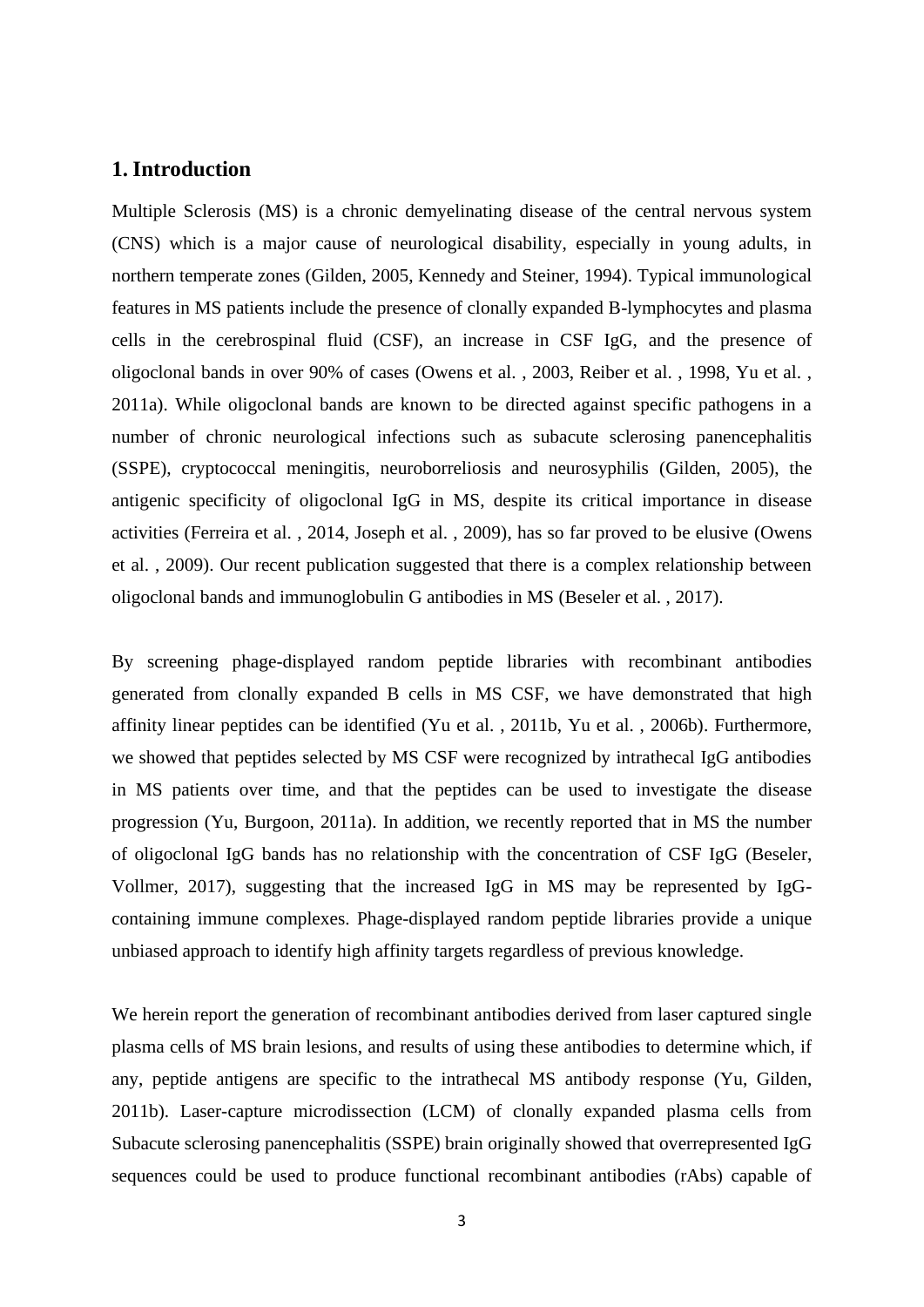recognising specific disease-related antigens (Burgoon et al. , 2005). Subsequent studies used 19 rAbs generated from such clonally expanded B cells and native IgG from the CSF of 3 MS patients, combined with the technique of panning with phage displayed random peptide libraries, to show antibody-peptide interactions shared by the rAbs and IgG obtained from the same MS patient (Yu, Burgoon, 2011a). Further, the same technological approach showed that the panned phage peptides bound specifically to IgG in the CSF of 5 MS patients over time (longitudinal sampling) (Yu, Burgoon, 2011a). This was significant because CSF oligoclonal IgG persists throughout the lifetime of MS patients (Petereit and Reske, 2005). In the present work, we generated MS brain recombinant antibodies from laser captured microdissection of clonally expanded single plasma cells and identified high affinity phage peptides using a similar panning approach. We have extended the range of the possible antigenic specificity of CSF IgG in MS by showing that phage peptides selected by MS brain-derived rAbs are recognized by intrathecal IgG and oligoclonal bands of other unrelated MS patients.

### **2. Materials and Methods**

*2.1. Generation of MS brain derived recombinant antibodies from single plasma cells by laser capture microdissection*

Using established techniques for single-cell laser capture microdissection (LCM) (Burgoon, Keays, 2005), single CD38-positive plasma cells were isolated from multiple lesion areas of frozen autopsied samples from two MS brains. One brain (MS brain A: ST) was from the autopsy of a relapsing remitting MS (RRMS) patient. The second brain (MS brain B: G2) was from the autopsy of a secondary progressive MS (SPMS) patient, and which was reported previously to have meningeal follicles and EBV-infected B cells (Serafini et al. , 2004). Each brain sample contained expanded numbers of CD20-positive B lymphocytes and CD38 positive plasma cells compared to control non-MS brain samples. Laser capture microdissection and following IgG heavy and light chain variable sequence amplification were performed on 40-50 individually micro-dissected plasma cells for each brain. The construction and generation of the recombinant antibodies (rAbs) utilized techniques as previously described (Burgoon, Keays, 2005).

Briefly, CD38+ plasma cells were identified by staining and micro dissected from 12  $\mu$ m brain sections onto individual caps. Cells were lysed with NP-40 and reverse-transcription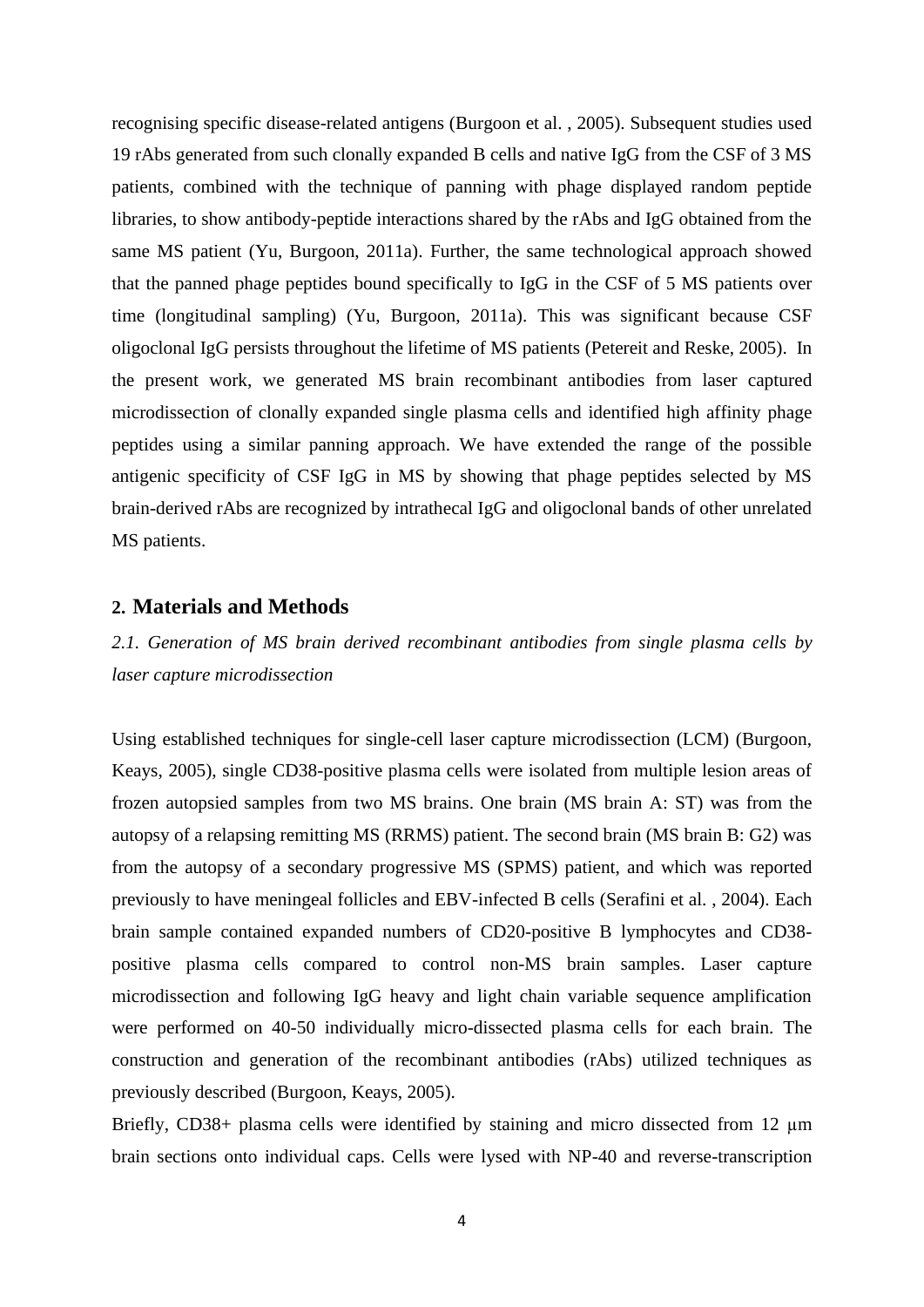performed on cap surfaces. Heavy chain and light chain antibody sequences were PCRamplified from each CD38+ cell, and subcloned into TA vector for sequencing. The selected pairs of heavy and light chain IgG sequences were subcloned into mammalian expression vectors and transfected into HEK293-EBNA cells, and secreted human recombinant antibodies (rAb) contained a flag epitope, were purified by Protein A affinity chromatography. The recombinant antibodies are named as A1 (ST-176), A2 (ST-196), and B1 (G2-160).

#### *2.2. Biopanning, phage titration and amplification*

The Phage Display Peptide Libraries (12mer + 7mer) (New England BioLabs, Beverly, MA) were used for affinity selection of specific peptides for the MS brain rAbs. The panning procedure was essentially as described (Yu et al. , 2006a). MS brain rAbs at a concentration of 150 μg/ml were added to wells of Reacti-Bind™ Protein A-coated clear strip plates (Thermo Scientific, Rockford, IL) in 50 μl Tris-buffed saline (TBS) and incubated overnight at 4 $\degree$ C. After blocking, the phage peptide library (1.5×10<sup>10</sup> pfu) in 100 µl of TBST (TBS-0.5% Tween  $20$ ) was added to the wells and incubated for 1 h at room temperature. Elution of bound phage was performed at either room temperature for 20 min or at 37°C for 10 min (Yu et al. , 2009). Three to five rounds of panning were carried out. The affinity-selected phage were titered after each rounds of panning. Phage titering and amplification was as described (Yu, Gilden, 2006a).

#### *2.3. Single-point 96 well ELISA*

Primary single-point 96 well ELISA was carried out as reported (Yu, Owens, 2006b). Individual plaques selected by each antibody from the titer plates of second and third pans or higher pans were picked and placed into wells of U96 DeepWell™ plates (Nunc International, Rochester, NY) containing 500  $\mu$ l of a 1:10 dilution of optical density = 1.0 or 1:100 dilution of overnight culture of *E. coli* ER 2738 in LB medium. The plate was covered with breathable sealing tape (NUNC). After 4.5 h of infection at 37 °C at 250 rpm, the DeepWell plates were centrifuged at 4,000 rpm for 10 min at 4 °C in a Sorvall RT 6000 refrigerated centrifuge. The supernatants containing amplified phage were transferred to a new DeepWell plate and stored at 4°C. For primary fast screening of potential positive phage, a microtiter plate (Corning, Corning, NY) was coated with 50 μl of MS brain rAbs in 0.1 M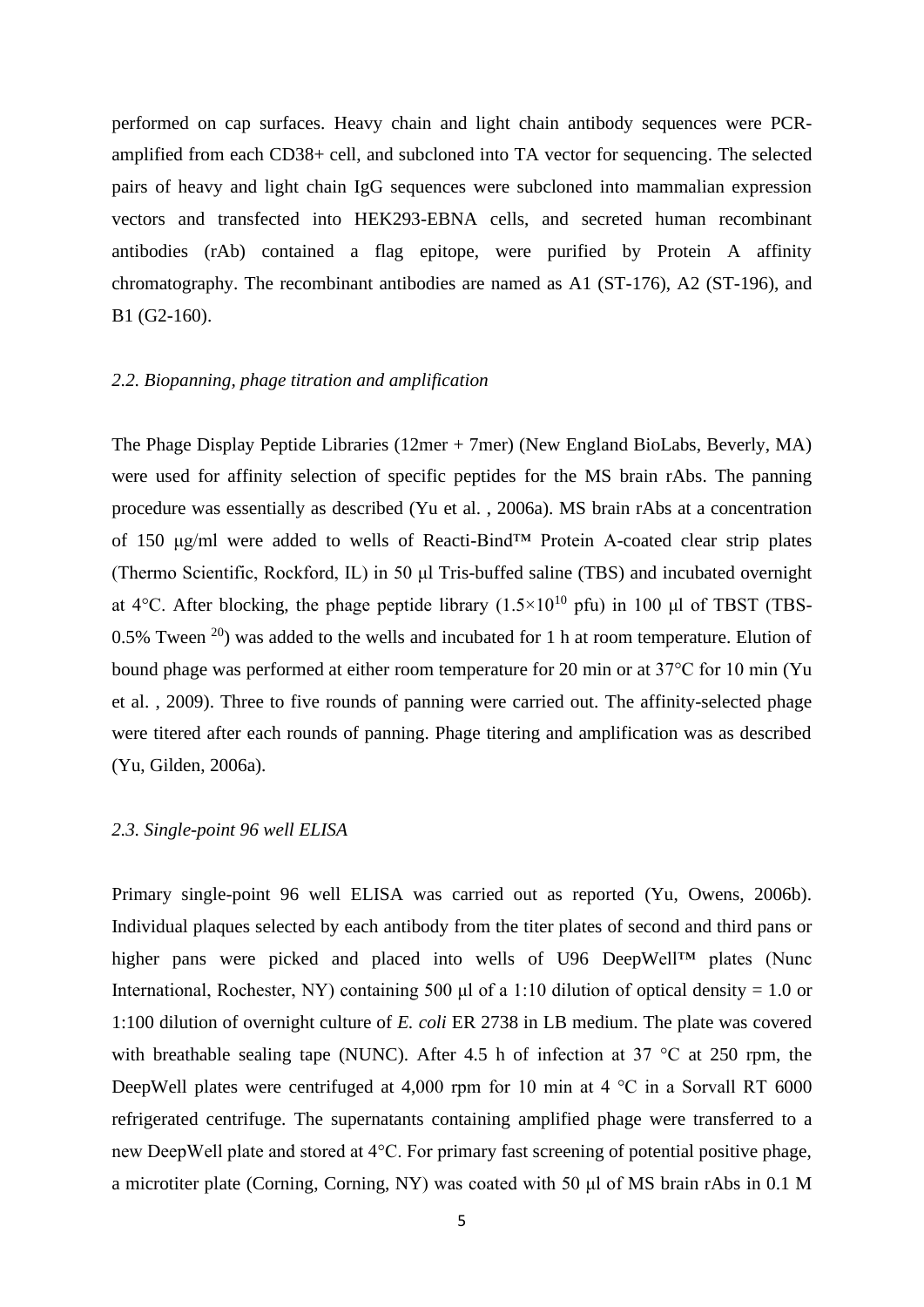carbonate buffer, pH 9.5 at 1 μg/ml, blocked with 3% BSA for 1 h and washed with TBST three times. Phage supernatants (50 μl) from the DeepWell plate were added directly to individual wells and incubated for 1 h with shaking at room temperature. Plates were washed with TBST 10 times for 1 min each time, followed by incubation with 50 μl of 1:500 dilution of horseradish peroxidase (HRP)/anti-M13 antibody conjugate (New England Biolabs) in 1% BSA/Tween<sup>20</sup> for 1 h. The plates were washed 8 times with TBST. Bound phage were detected using HRP substrate ABTS (Vector Laboratories, Burlingame, CA). After incubation with substrate for 20-30 min, absorbance at 405 nm was determined spectrophotometrically with a Microplate Reader (Bio-Rad, Hercules, CA).

### *2.4. ELISA determining phage binding specificity*

To confirm positive phage results from single-point 96-well ELISA, MS brain rAb (50 μl at 1 μg/ml) with human IgG antibody as negative control was coated in duplicate in wells of an ELISA plate overnight at 4 °C. Wells were blocked with 3% BSA for 1 h and  $5\times10^{9}$ corresponding phage were added to each well. After washing, bound phage were detected as described above. For dose-response ELISA, serial 2-fold phage dilutions were added to wells coated with respective panning MS brain rAb and a human IgG as negative control. Phage detection was as described above. ELISA was repeated at least once.

## *2.5. Dose–response phage-mediated immuno-PCR (IPCR)*

Phage-mediated IPCR was performed as described (Yu et al. , 2007). Reacti-Bind™ wells of protein A-coated clear strip plates (Thermo Scientific, Rockford, IL) were coated with 50 μl of CSF or serum (1 μg/ml IgG) and with pre-immune human IgG (Alpha Diagnostic) in TBS (50 mM Tris–HCl, 150 mM NaCl) at room temperature for 2 h, washed with TBS containing  $0.05\%$  Tween<sup>20</sup> (TBST) and blocked in 3% non-fat dry milk/0.05% TBST at room temperature for 1 h. Serial 10-fold phage dilutions in duplicate were added to MS CSF/serum IgG-coated wells and incubated at room temperature for 2 h. Bound phage were lysed in 50 μl of double-deionized water by heating the plates at 95 °C for 15 min to release singlestranded phage DNA as the template for real-time PCR in an Applied Biosystems 7500 Fast Real-Time PCR system (Applied Biosystems, Foster City, CA). For standard SYBR® Green PCR, each reaction (20 μl) consisted of  $1 \times$  power SYBR® Green master mix (Applied Biosystems), 750 nM of each M13 phage primer and 4 μl of phage template. Thermal cycle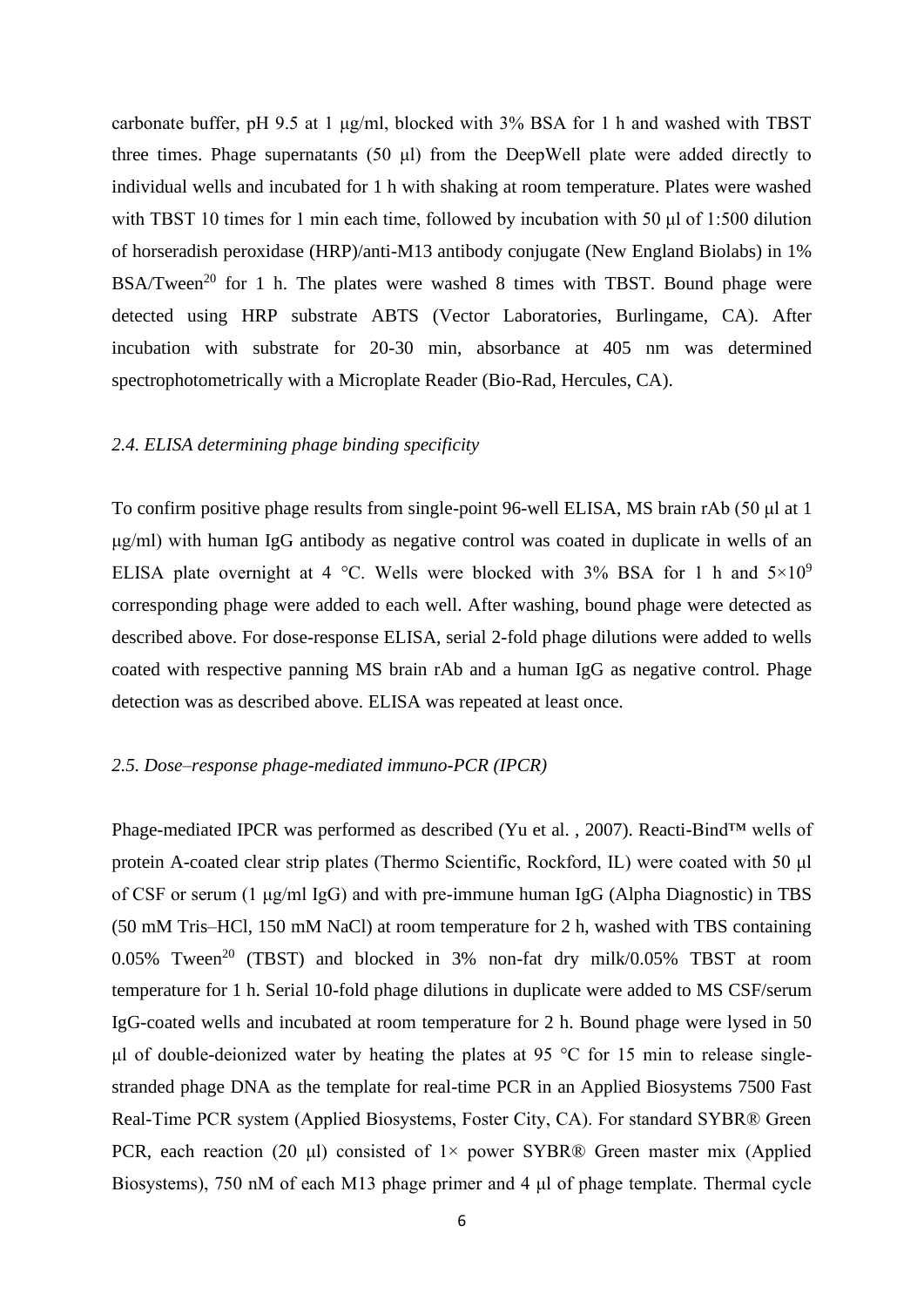conditions were 95 °C for 10 min, followed by 40 cycles at 95 °C for 15 s and 60 °C for 45 s. Fast real-time PCR was conducted using  $1 \times$  Fast SYBR® Green master mix, with thermal cycling at 95 °C for 20 s, followed by 40 cycles at 95 °C for 3 s and 60 °C for 30 s. A control reaction without template was included in each run.

#### *2.6. Western blots*

NuPAGE Bis-Tris Mini Gels (Invitrogen, Carlsbad, CA) were used for phage SDS-PAGE analysis with 1X MOPS SDS Running Buffer. Phage peptides  $(1\times10^{11}/\text{well})$  in TBS were denatured and reduced with 1X protein sample buffer containing β mercaptoethanol (Pierce Biotechnology, Rockford, IL) at 95°C for 10 min. Duplicate gels were eletrophoresed for 50 min under constant voltage of 200 V. The gel was then electroblotted onto a PVDF membrane (Bio-Rad) for 60 min under constant voltage of 15 V using Trans-Blot® Semi-Dry Cell (Bio-Rad). After blocking with 1X casein/TBS (Vector Laboratories) containing 0.1% Tween <sup>20</sup> for 1 h, the membrane was incubated with corresponding MS brain rAb (1  $\mu$ g/ml) for 1 h in 1X casein/TBS buffer with  $0.1\%$  Tween<sup>20</sup>. Peroxidase conjugated goat anti-human IgG (H+L) (Sigma, St. Louis, MO) at a dilution of 1:5000 was used to detect rAb binding to phage. After incubation with each antibody, membranes were washed once with TBST for 15 min, then four more times for 5 min each. The membrane was incubated with SuperSignal® West Femto Maximum Sensitivity chemiluminescent substrate (Pierce) as recommended by the manufacturer. For detection of phage pIII protein, duplicate membranes were incubated with a 1:25,000 dilution of anti-M13 pIII monoclonal antibody (New England BioLabs). A 1:25,000 dilution of goat anti-mouse IgG peroxidase conjugate (Vector Laboratories) was used as secondary antibody followed by chemiluminescent detection as described (Yu, Burgoon, 2011a).

## *2.7. Isoelectric focusing (IEF) immunoblotting*

IEF immunoblotting was as described (Yu, Burgoon, 2011a). CSF (200–500 μl) was centrifuged on an Amicon Ultra 0.5-ml 30 K cellulose centrifugal filter unit at 14,000×g for 30 min at room temperature before IEF using the SPIFE® IgG IEF kit (Helena Laboratories, Beaumont, TX) and a SPIFE 3000 electrophoresis analyzer. Wicks were soaked in an anode (0.3 M acetic acid) or cathode (1 M NaOH) solution and applied to the edge of a SPIFE® IgG IEF gel. Five microliters of MS CSF/sera [3–5 μg IgG for phage probe and 100 ng IgG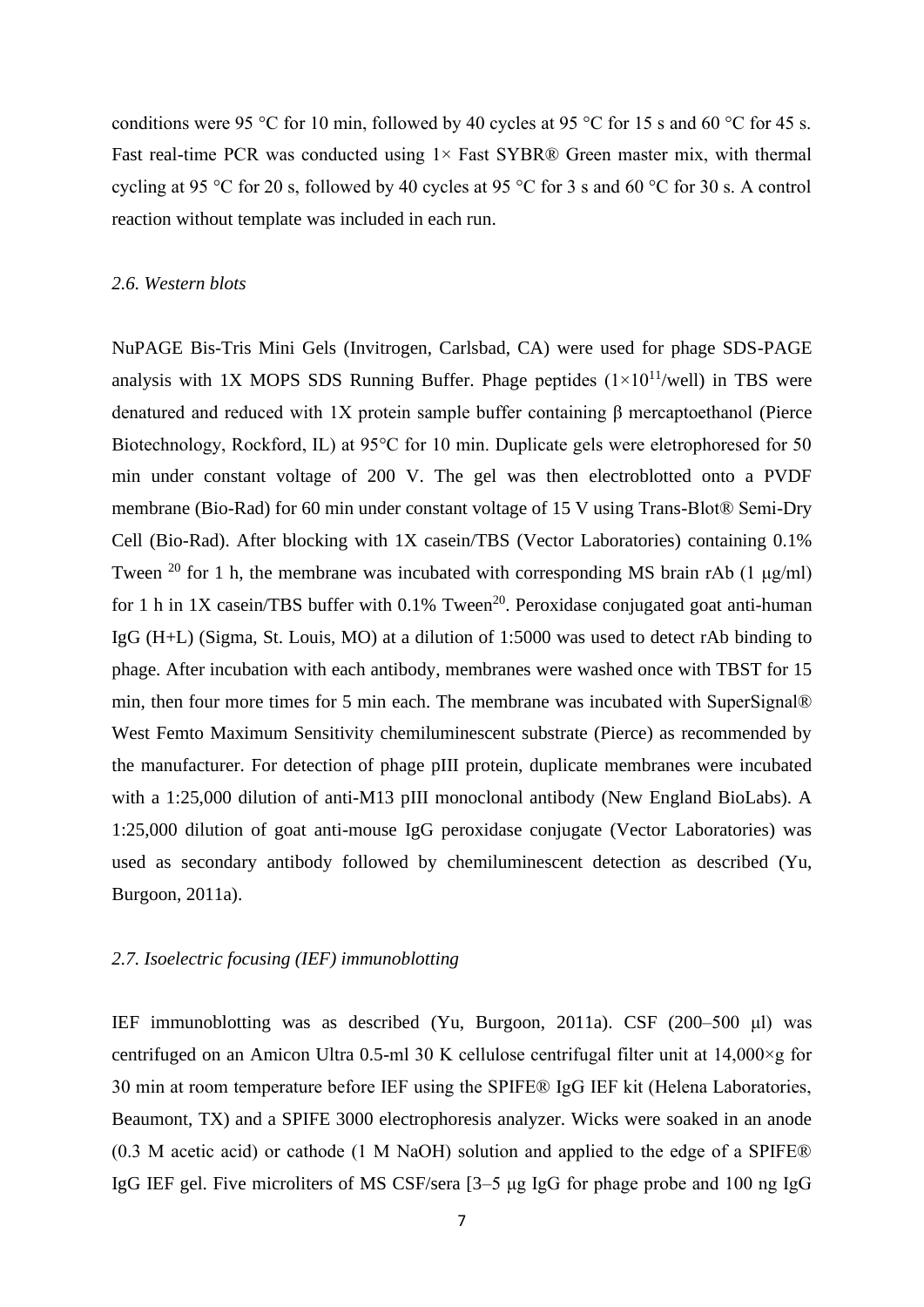for alkaline phosphatase (AP)-conjugated anti-human IgG probe] were loaded into wells of an SPIFE IEF gel. After electrophoresis at 700 V for 1 h at 15 °C, samples were transferred to PVDF membranes for 45 min, followed by blocking in Helena blocking agent (1 g bovine milk protein/50 ml  $1 \times TBS$ ) for 1 h at room temperature. Membranes were incubated with the respective phage peptide at concentrations ranging from  $5.0 \times 10^{10}$  to  $1.5 \times 10^{11}$  pfu/ml in 1:10 Helena blocking agent/TBST (blocking buffer) at room temperature for 2 h. After washing with 0.05% Tween-TBS, membranes were incubated with mouse anti-M13 mAb at a 1:500 dilution in blocking buffer, followed by incubation with 1:500 dilution of AP conjugated antimouse IgG at room temperature for 1 h. Membranes were developed with NBT/BCIP substrate. For control blots, membranes were incubated for 1 h with 1:1000 dilutions of APanti-human IgG (H+L) in blocking buffer, followed by NBT/BCIP detection.

#### *2.8. DNA sequencing and peptide database search*

Single-stranded phage DNA was purified and sequenced to deduce the amino acid sequence of the peptide. All DNA sequencing was performed at the University of Colorado Cancer Centre Genomics and Microarray Shared Resource. Peptide sequences were deduced from DNA sequences. Consensus peptides were identified by sequence alignment using Clustal Omega (https://www.ebi.ac.uk/Tools/msa/clustalo/). For identifying candidate proteins, each peptide was used for the database search in BLAST (http://www.ncbi.nlm.nih.gov/) using Swiss-Prot protein sequences database.

## **3. Results**

*3.1. Generation of recombinant antibodies from clonally expanded single plasma cells by laser captured microdissection of MS plaques* 

The three MS brain rAbs used in this study were generated from clonal expanded CD38+ plasma cells isolated by single-cell laser microdissection from lesional areas of 2 MS brains (Burgoon, Keays, 2005). Each of the brain rAbs were from the sequences of expanded plasma populations (30-50 plasma cells) of the corresponding lesional tissues. One plaque tissue was from a RRMS brain (A, ST), and the other was from a SPMS brain (B, G2).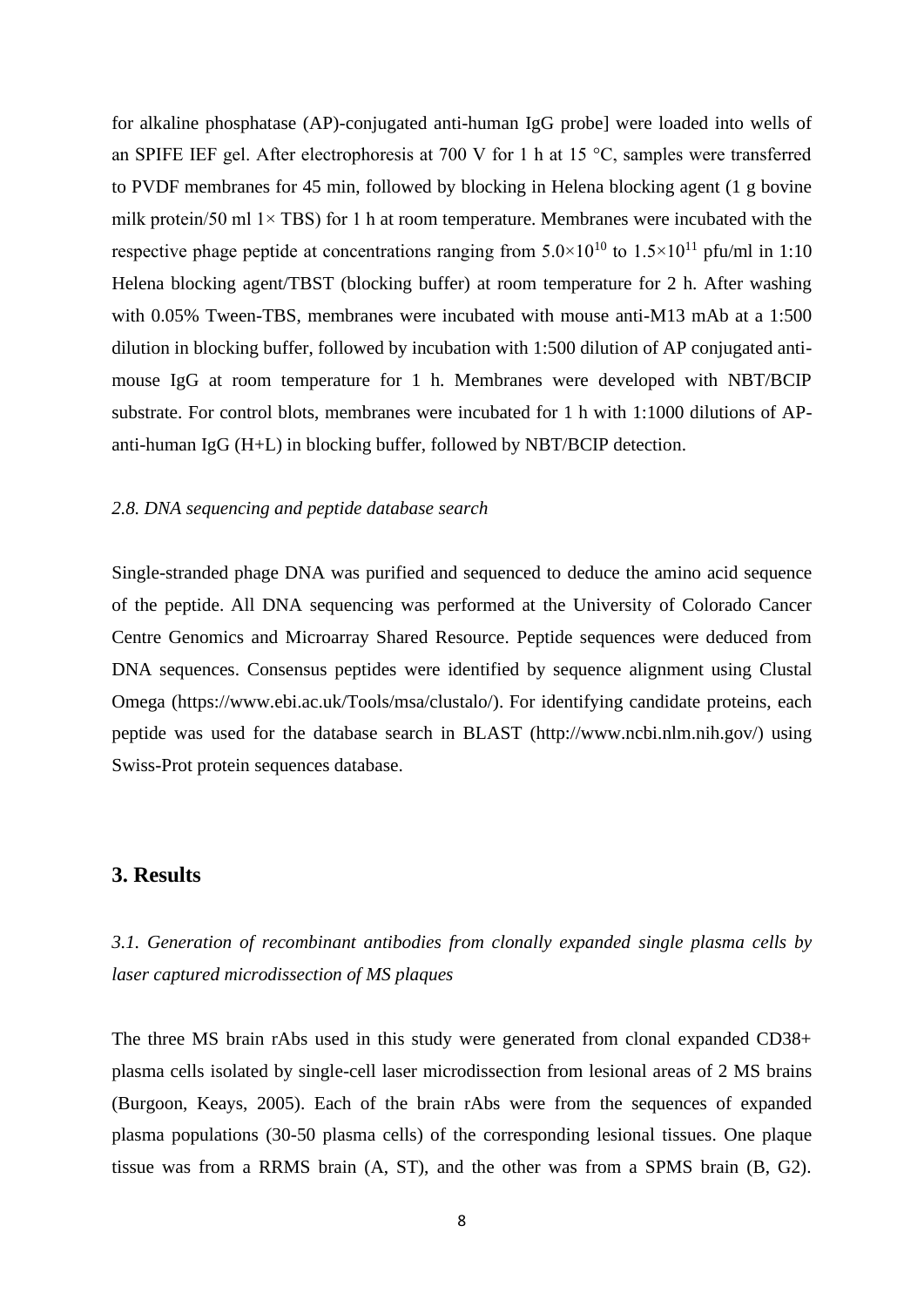Sequences of both the IgG heavy and light chain V regions were determined for populations of (CD38-positive) plasma cells after RNA isolation and RT-PCR. Multiple areas from each brain expressed repertoires of clonally expanded IgG sequences (data not shown). The CDR3 sequences of several expanded clones are shown in Table 1. The VH and VL CDR3 amino acid sequences, the closest germline segment, and the degree of homology are shown. Two rAbs were generated from MS Brain A named MS-A1 (ST-176), and MS-A2 (ST-196), and one rAb was generated from MS Brain B named MS-B1 (G2-160). It can be seen that the homology was always high (overall 87.5%-97.1%) with the greatest homology shown by brain rAb MS-A1 (ST-176), and the lowest by brain rAb MS-B1 (G2-160) that show comparative somatic mutation from germline Ig alleles.

## *3.2. High affinity phage peptides that reacted with MS brain rAbs were identified by panning phage displayed random peptide libraries*

Three MS brain rAbs generated from clonally expanded plasma cells by LCM were studied for antigen specificity by panning combined phage-displayed random peptide libraries (Ph.D. 12 + Ph.D. 7, 12-mers and 7-mers). Phage panning procedures were as described previously (Yu, Gilden, 2006a). A total of 5 pans were performed. We applied a high throughput approach for fast screening of phage peptides which were specific to panning MS brain rAbs using a streamlined protocol (Yu, Owens, 2006b). We identified 25 high affinity phage peptides by the 3 MS brain rAbs from which 5 peptides are unique. MS brain rAb A1 (ST-176) identified 2 unique peptides, MS brain rAb A2 (ST-196) identified 2 unique peptides, and MS rAb B1 (G2-160) selected one unique peptide. We named the peptides based on the rAb used for panning. For example, phage peptide A2 (ST-196) D2 represents peptide D2 selected by MS rAb A2 (ST-196). We performed sequence alignment analysis and no common antigens were found (data not shown). The results of peptide sequences are listed in Table 2. Database searches revealed that they shared sequence homologies with Epstein-Barr nuclear antigens 4 and 6, as well as with other viral proteins. In addition, these peptides show high sequence homologies with human proteins such as TRPM8 channel-associated factor 2, G-protein coupled receptor, and ubiquitin-like modifier-activating enzyme. Table 3 lists candidate proteins of the BLAST [\(https://blast.ncbi.nlm.nih.gov/Blast.cgi?PAGE=Proteins\)](https://blast.ncbi.nlm.nih.gov/Blast.cgi?PAGE=Proteins) searches using UniProtKB/Swiss-Prot (Swissprot) database for both human and virus proteins.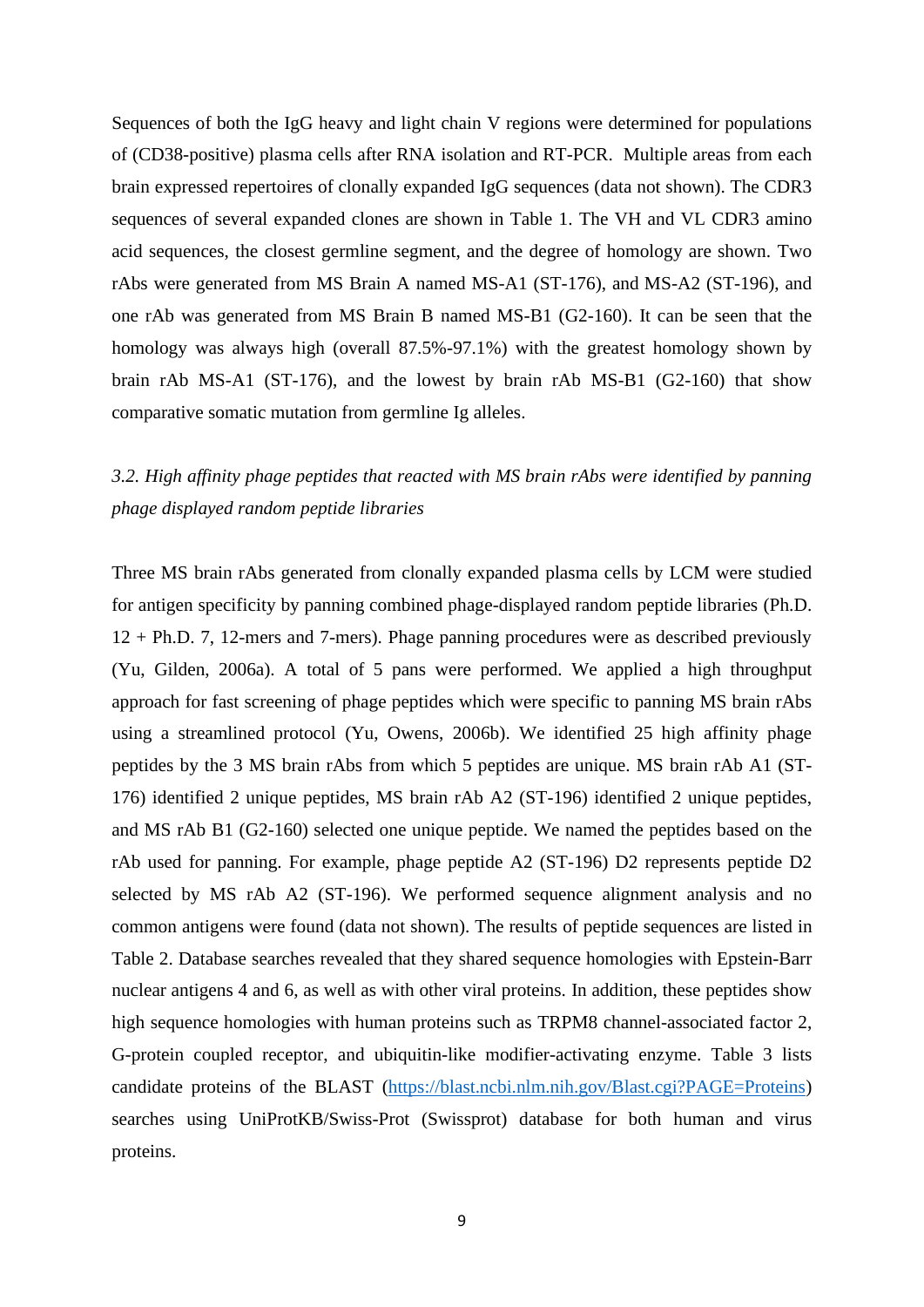#### *3.3. Binding specificities of selected phage peptides by MS brain recombinant antibodies*

ELISA was used to determine phage peptide binding specificities to panning MS brain rAbs (Yu, Gilden, 2006a). The results of these experiments are shown in Figure 1. It can be seen in Fig 1A that phage peptides selected by MS brain rAb A1(ST-176) have higher bindings to the panning MS brain rAb A1 (ST-176) but less to control human IgG. Fig. 1B shows that all phage clones selected bind specifically to the panning MS rAb A2 (ST-196) but not to control human IgG. In Fig 1C, we show the cross reactivity of selected phage peptides to nonpanning brain rAbs. It can be seen that phage peptides A1 (ST-176) C3 and A1 (ST-176) B1 identified by brain rAb A1 (ST-176) bind to panning rAb A1 (ST-176) as well as to nonpanning rAb A2 (ST-196) and control human IgG, suggesting that these peptides were polyspecific. Peptides A2 (ST-196) F4 and A2 (ST-196) D2 identified by MS brain rAb A2 (ST-196) were specific only to panning MS rAb A2 (ST-196), but not to non-panning rAb A1 (ST-176) and control human IgG, suggesting these peptides were specific. We further characterized phage peptides A2 (ST-196) D2 and F4 (selected by MS brain rAb A2) with dose-response ELISA as shown in Fig. 1D. Both peptides bind to panning MS brain rAb A2 (ST-196) in a dose-responsive manner.

To further characterize these MS brain rAb specific peptides, we carried out Western blot analysis. Representative phage panned by 2 brain rAbs were separated on a gradient of 4- 12% SDS polyacrylamide gel under reducing and denaturing conditions, blotted to a PVDF membrane and incubated with corresponding brain rAbs. Phage peptides A2 (ST-196) F6, A2  $(ST-196)$  C3, and B1  $(G2-160)$  D2, B1  $(G2-160)$  F2 were recognized by corresponding panning MS brain rAb A2 (ST-196) and B1 (G2-160), suggesting that these peptides were linear in conformation. Positive control was phage blot probed with anti-pIII antibody (Fig. 2).

## *3.4. Phage peptides selected by MS brain rAb were recognized by intrathecal IgG from MS patients*

To determine whether the MS brain rAb-selected peptides can be recognized by CSF IgG from other MS patients, we used highly sensitive and specific phage mediated immuno-PCR (IPCR) (Yu, Burgoon, 2007) and screened 18 paired CSF and sera from MS patients. Here, we coated plates with MS patient CSF, the corresponding patient serum, or with control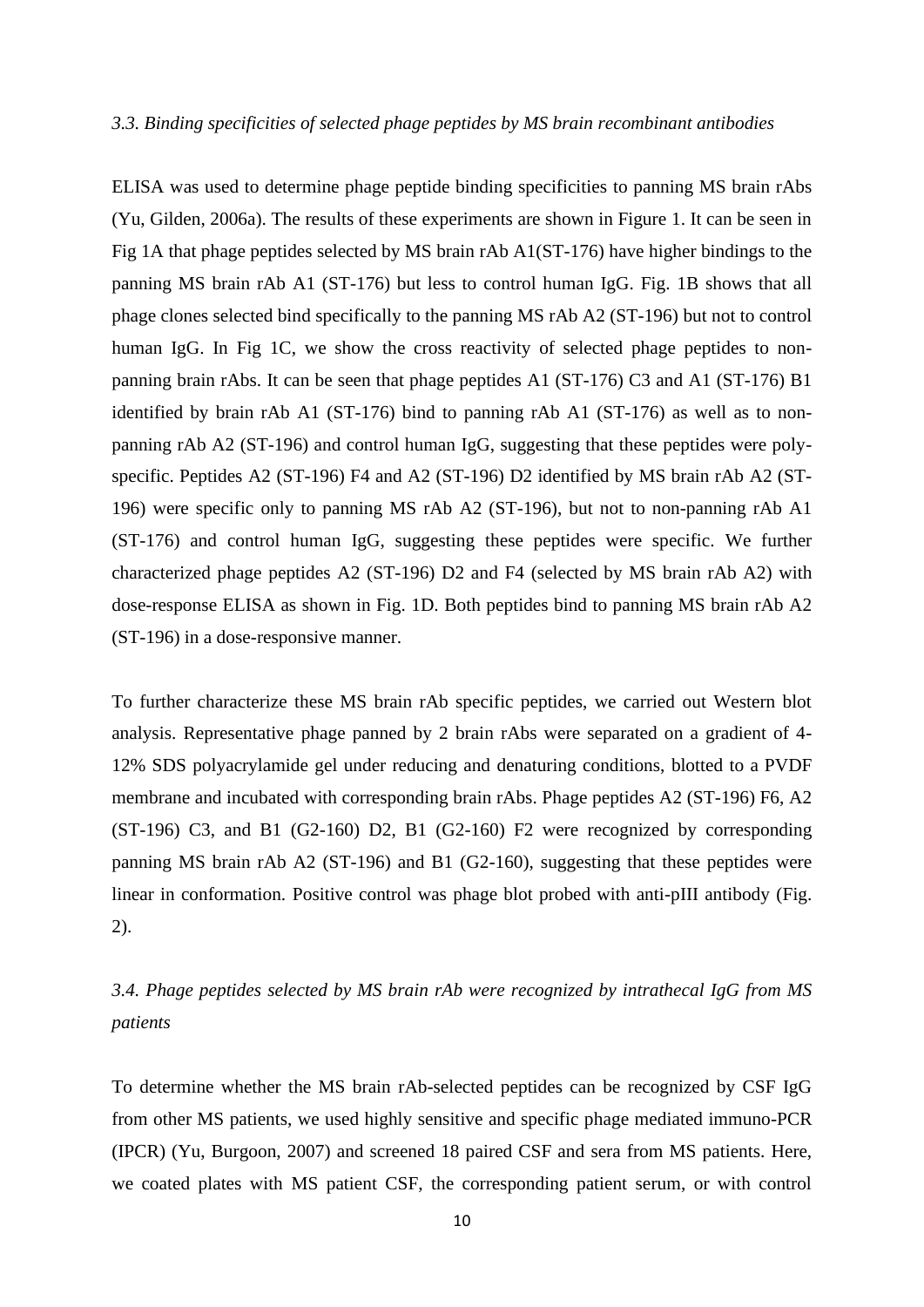human IgG (at IgG concentration of 1µg/ml) to Protein A plates. MS brain rAb-selected phage were incubated with the coated IgG; bound phage were lysed and used as template DNA for IPCR. The lower the Ct value, the more phage were bound, presumably due to higher affinity for the Ab. Most of the MS IgG did not show positivises (data not shown). However, we show that phage peptides A2 (ST-196) C3 and A2 (ST-196) F4 are specific to intrathecal IgG of one MS CSF (MS03-4) but not to paired serum or human IgG controls (Fig. 3, A, C). The specificity of the intrathecal binding of MS brain rAb-selected phage peptides was further demonstrated that those phage peptides did not bind with differential affinity to an inflammatory control (chronic progressive meningoencephalitis) CSF, serum or human IgG (Fig. 3, B, D).

To demonstrate that MS brain rAb-selected phage peptides were recognised by oligoclonal IgG from this MS patient (MS 03-4), we carried out IEF immunoblots (Graner et al. , 2020, Yu, Burgoon, 2011a). Paired CSF and serum from MS patient and MS brain rAb A2 (ST 196) were resolved on agarose IEF gels and transferred to nitrocellulose membranes. The blots were probed with corresponding phage peptide A2 (ST-196) F4 followed by incubation with mouse anti-pIII antibody. A duplicate blot was probed with anti-human IgG as a positive control to reveal total oligoclonal bands. The phage peptide selected by MS brain rAb A2 (ST-196) was recognized by multiple high-density oligoclonal IgG bands in the serum, but a weaker and reduced number of bands in the paired CSF (Fig. 4).

### **4. Discussion**

Despite the very high frequency and unquestioned importance of CSF oligoclonal IgG bands in MS patients, the antigenic specificity of this IgG has yet to be determined. The presence of these IgG bands has been shown to be associated with significant clinical features such as a higher level of MS disability and disease activity (Joseph, Hirst, 2009), an increased risk of a second attack of MS (Tintore et al. , 2008), and a greater conversion rate of a clinically isolated syndrome to the relapsing and remitting form of the disease (Calabrese et al. , 2012). Conversely, less severe disease is associated with absent or few oligoclonal bands in the CSF (Avasarala et al. , 2001). Thus, it is difficult to conceive that these bands represent an epiphenomenon and are not a significant disease marker and/or factor in its neuropathogenesis. Our recent publication suggests that oligoclonal IgG antibodies in MS target patient-specific peptides (Graner, Pointon, 2020).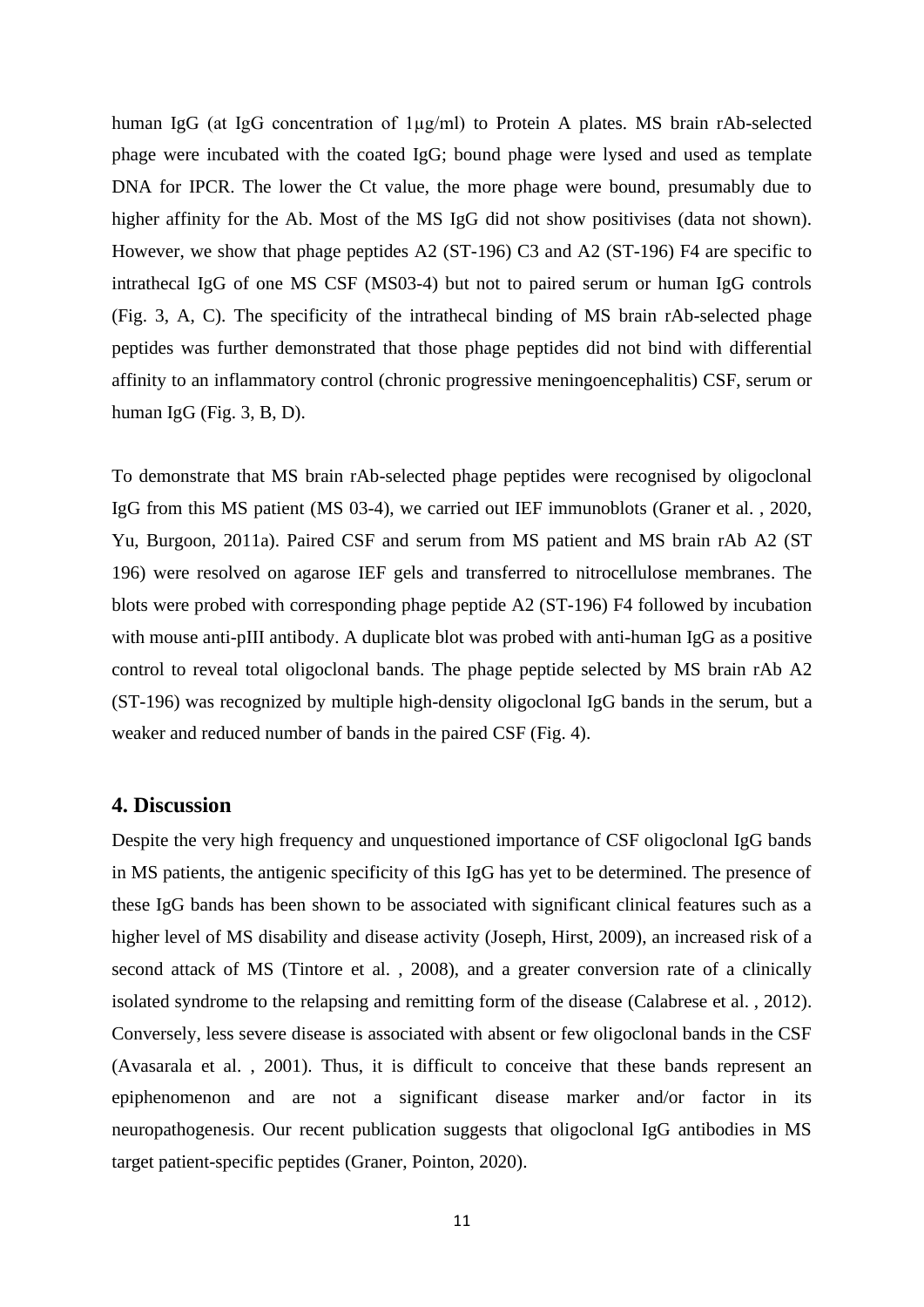The approach adopted here is predicated on the importance of B-cell immunity in MS (Greenfield and Hauser, 2018) which is well accepted. Therefore, it was logical to focus on the antigenic specificity of MS brain-derived recombinant antibodies that were generated from individual clonally expanded plasma cells obtained from these brains by laser capture microdissection. The technique of panning phage displayed random peptide libraries to identify possible antigenic targets of the MS antibody response has been reported (Archelos et al. , 1998, Cortese et al. , 1996). Early studies demonstrated that recombinant antibodies derived from clonally expanded plasma cells of SSPE brains recognise their target antigens; the majority of tested rAbs bind specifically to the cause of disease, measles virus (Burgoon et al. , 2006, Burgoon, Keays, 2005, Owens et al. , 2007). The results of the current study have extended the previous studies which used phage displayed random peptide libraries to interrogate the possible binding targets of rAbs derived from single B cells of MS CSF (Yu, Gilden, 2011b, Yu, Gilden, 2006a). Using phage display library approach, we previously found that MS rAbs generated from clonal expanded single B cells of MS CSF, recognised specific peptides representing potential candidate protein antigens (Yu, Burgoon, 2011a). Further, we found that phage peptides bound specifically to IgG in MS CSF collected over time (Yu, Burgoon, 2011a). In the current study we adopted a more direct strategy using MS rAbs generated from clonally expanded single plasma cell clones obtained from MS brain lesions with well-developed laser capture microdissection techniques (Burgoon, Caldas, 2006, Owens, Ritchie, 2007).

We generated three MS brain rAbs from expanded plasma cell sequences in two MS brains: two rAbs from MS Brain A, MS rAb A1 (ST-176), and MS rAb A2 (ST-196), and one rAb from MS Brain B, MS rAb B1 (G2-160). Several of the plasma cell sequences used were extensively somatically mutated from corresponding germline alleles, indicative of previous antigen exposure. We identified 5 unique phage peptides from 25 phage peptides selected. Database searches revealed that they shared sequence homologies with Epstein-Barr nuclear antigens 4 and 6, as well as with other human proteins. The specificity of the phage peptides to panning MS brain rAbs were confirmed by ELISA. The poly-specific nature of the positive peptides binding to rAb A1 (ST-176) was also apparent, contrasting with the monospecific nature of the peptides binding to rAb A2 (ST-196) and rAb B1 (G2-160). Variable binding affinity to the peptide clones was apparent. In addition, as previously found (Yu, Burgoon, 2011a), all of the peptide epitopes recognised by the MS brain rAbs were determined to be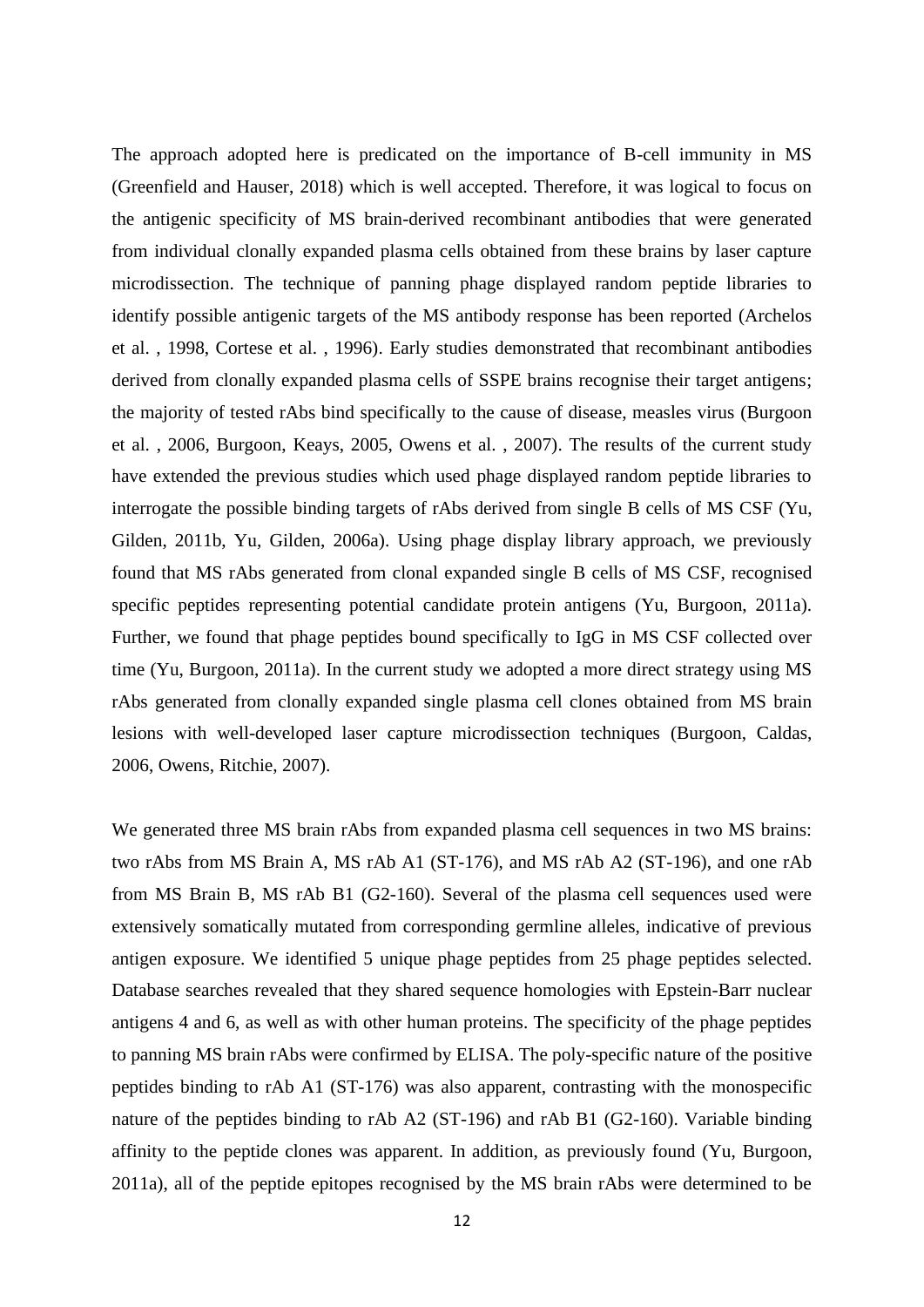linear as opposed to conformational. Not all conformational epitopes may be recognised by linear phage libraries (Yu, Burgoon, 2011a). This is important as B cell epitopes may be linear or conformational.

One of the most significant observations of this study was that functional antibodies can be generated from MS autopsy brain by laser capture microdissection, and the peptides identified by these brain rAbs were recognized by intrathecal IgG from other MS patients but neither paired serum IgG nor control IgG obtained from an inflammatory control. It was then important to confirm and extend this binding pattern by demonstrating that the MS brain rAbselected peptide was recognized by MS oligoclonal IgG bands. Indeed, the peptides reacted with antibody derived from multiple MS patients and supporting the notion that these peptides may have functional/disease significance. Such binding peptides have the potential to determine the identity of intrathecal IgG in MS (Yu, Gilden, 2011b).

It is important to determine the precise identity of all the peptides and the candidate proteins that have been recognised by these rAbs, although we failed to identify any common antigens based on database searches with these peptides. We recently reported that peptides identified by MS CSF IgG antibodies were patient specific (Graner, Pointon, 2020). Such information is likely to give important clues as to corresponding cognate antigens in MS brain that these binding peptides may represent, and potentially the causes of the different phenotypes of MS. In addition, the lack of common antigens to intrathecal IgG in MS may suggest that other functions of these antibodies (effector function) may be more relevant to disease pathogenesis.

It is possible that the heterogeneity of MS patients may be reflected by a corresponding heterogeneity in peptides binding to oligoclonal IgG as we have shown (Graner, Pointon, 2020). While the results described in this study were obtained from a small number of MS brain rAbs, RRMS and SPMS represent a diverse population of MS patients to which an expanded application of these techniques may be applied. The phage display panning technique may identify many different MS-associated peptides, and this approach offers considerable potential for enhancing our knowledge of MS pathogenesis.

## **Acknowledgements**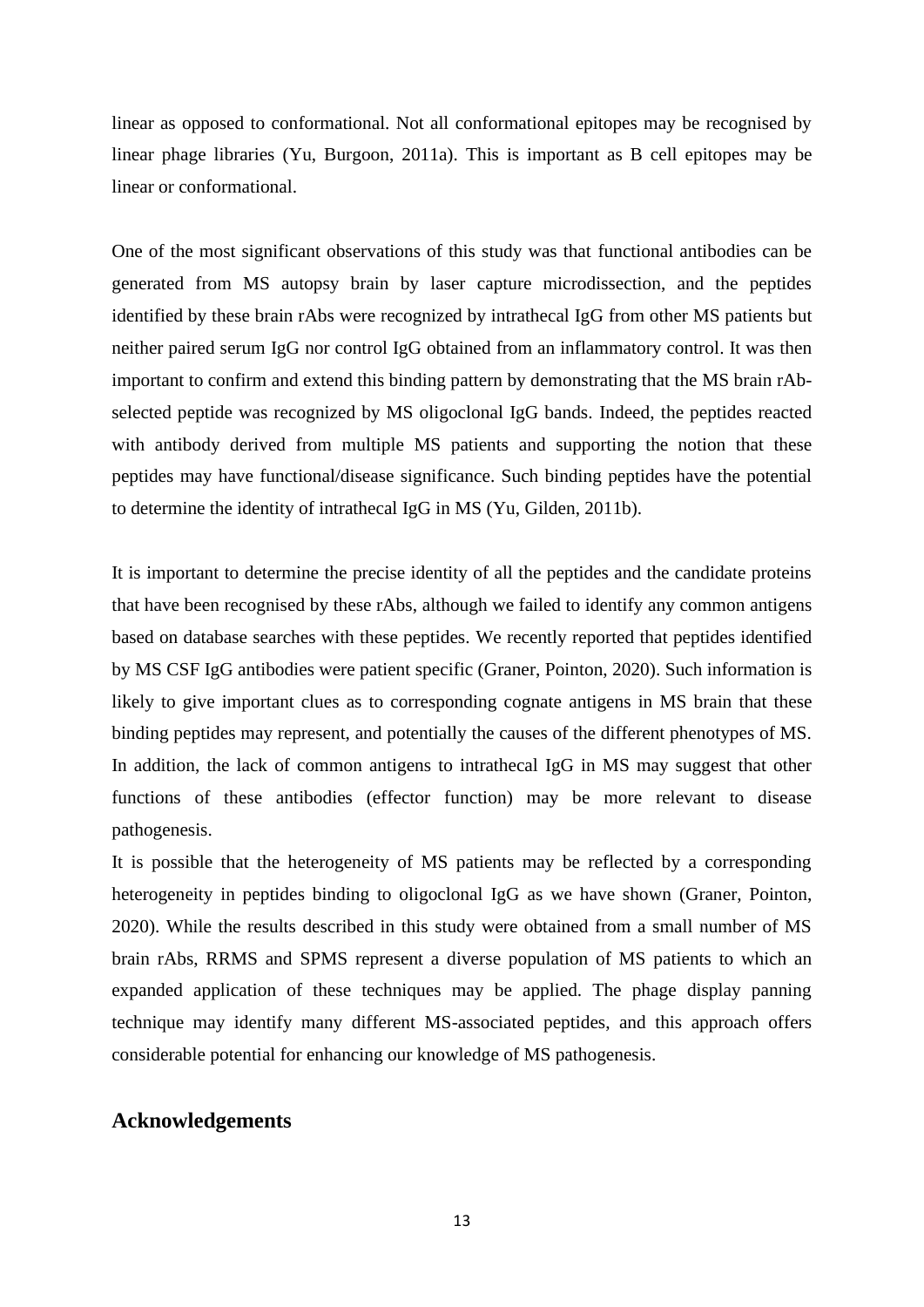The supply of MS brain recombinant antibodies was a generous gift from Dr. Mark P. Burgoon. We also thank Dr. Burgoon for his critical review of the manuscript and his dedication to MS immunology research.

This work was supported in part by Centre for Neuroscience, University of Colorado Anschutz Medical Campus, and a Pilot Research Award (PP1662) for Dr. Yu from National Multiple Sclerosis Society. The University of Colorado Genomics and Microarray Shared Resource is sponsored by Cancer Centre Support Grant (P30CA046934). Drs. Yu and Graner are supported by 5R21MH118174-02 from the NIH/NIMH.

## **Figure legend**

**Fig. 1. ELISA demonstrating binding specificities of selected phage peptides to panning MS brain rAbs.** Phage peptides selected by rAb A1 (ST-176) and rAb A2 (ST-196) were amplified and used to determine specificity to panning rAbs by ELISA. Panning rAbs were coated onto wells in ELISA plates, followed by addition of corresponding phage and detected by HRP-anti M13 antibodies. **A.** ELISA of phage peptides identified by MS rAb A1 (ST-176) A1, C3, E2, B1 were used to determine specificity to panning rAb A1. Positive phage peptides to panning MS rAb A1 (ST-176) but not to control human IgG were observed **B.** ELISA showing positive phage peptides to panning MS rAb A2 (ST-196) but not to control human IgG. **C.** Peptides (ST176-C3 and B1) identified by brain rAb A1 (ST-176) were polyspecific, and peptides (F4 and D2) panned by MS rAb A2 (ST-196) were specific to panning rAb, but not to rAb from the same brain (ST-176), nor to control human IgG. **D.** Dose response ELISA confirming binding specificity of phage peptides A2 (ST-196) D2 and F4 to panning MS brain rAb A2 (ST-196).

**Fig. 2. Western blots showing that phage peptides were reactive to panning MS brain rAbs, confirming linearity of phage peptides.** Four representative phage peptides selected by 2 MS brain rAbs were separated on a gradient of 4-12% SDS polyacrylamide gel, blotted to a PVDF membrane and incubated with corresponding MS brain rAbs. Blots of anti-pIII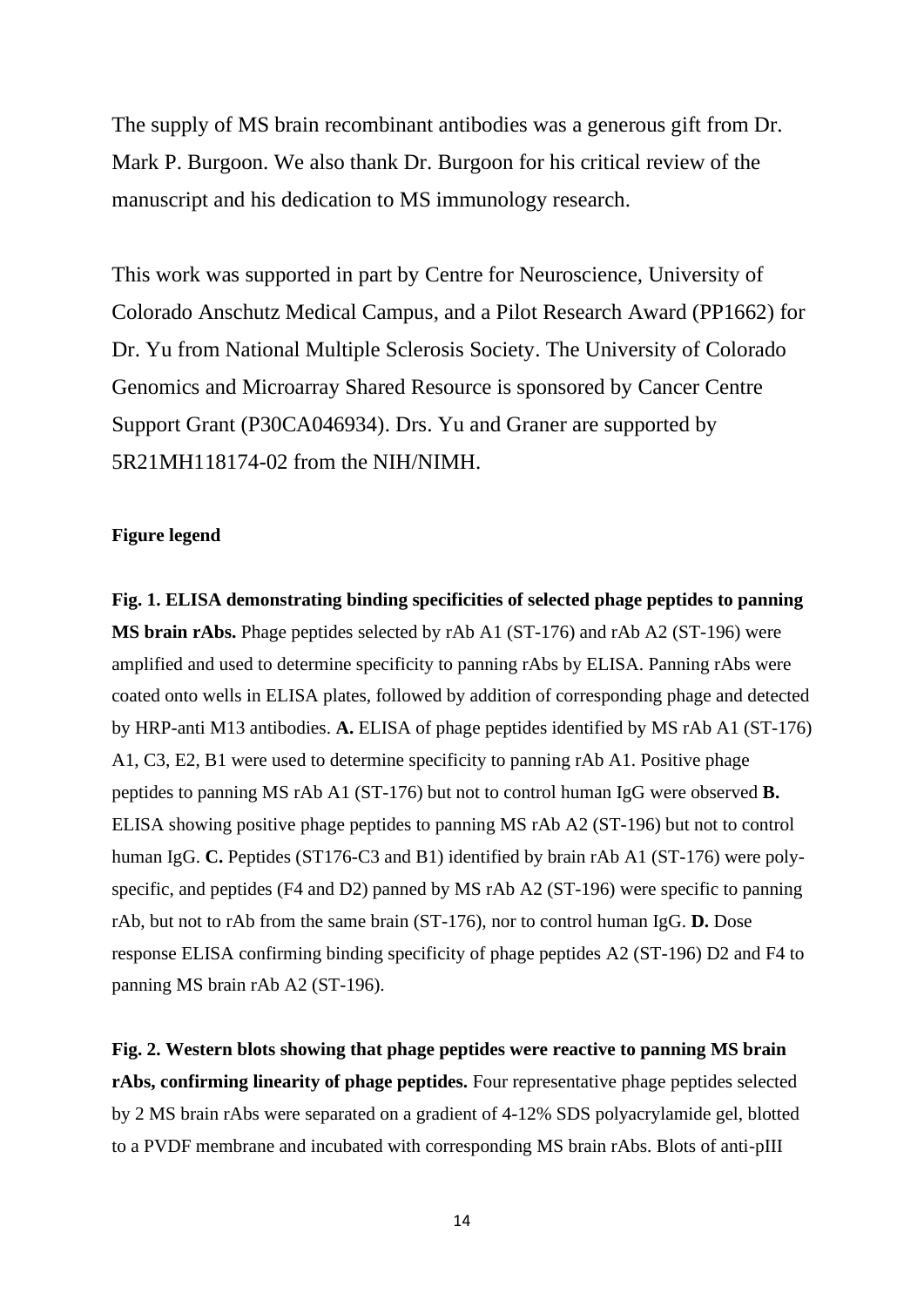(phage protein) antibody probing with a duplicate membrane (lower panel) are shown as positive control. Brain A=rAb A2 (ST-196); Brain B=rAb B1 (G2-160).

**Fig. 3. Phage IPCR showing phage peptides selected by MS brain rAb A2 (ST-196) was recognized by MS CSF intrathecal IgG, but not by paired serum IgG, nor by an inflammatory control CSF IgG.** A. Phage peptide A2 (ST-196) F4 (selected by MS brain rAb A2) was recognized by a MS CSF, but not by paired serum and human IgG control. B. Phage A2 (ST-196) F4 binds with same affinity to inflammatory control CSF (IC07-2, chronic progressive meningoencephalitis), serum and human IgG control. C. Phage A2 (ST-196) C3 was recognized by MS CSF, but not by paired serum and human IgG control. D. Phage A2 (ST-196) C3 binds with same affinity to inflammatory control CSF, serum and control IgG.

**Fig. 4. Phage probed isoelectric focused blots demonstrate that MS brain rAb specific peptide was recognized by oligoclonal IgG bands.** Paired MS CSF and serum (3–5 μg total IgG) from one MS patient and MS brain rAb A2 (ST-196) were resolved on agarose IEF gels and transferred to nitrocellulose membranes. The blots were probed with corresponding phage peptide A2 (ST-196) F4 ( $10^{10}$  pfu/ml) followed by incubation with mouse anti-pIII antibody and detected by AP-anti-mouse antibody (right panel with phage probe). Duplicate blot was probed with anti-human IgG as positive controls to reveal oligoclonal bands. Peptide selected by MS brain rAb was recognized by multiple high-density oligoclonal IgG bands in serum, but weaker and reduced number of bands in the CSF (arrows).

## **References**

Archelos JJ, Trotter J, Previtali S, Weissbrich B, Toyka KV, Hartung HP. Isolation and characterization of an oligodendrocyte precursor-derived B-cell epitope in multiple sclerosis. Ann Neurol. 1998;43:15- 24.

Avasarala JR, Cross AH, Trotter JL. Oligoclonal band number as a marker for prognosis in multiple sclerosis. Arch Neurol. 2001;58:2044-5.

Beseler C, Vollmer T, Graner M, Yu X. The complex relationship between oligoclonal bands, lymphocytes in the cerebrospinal fluid, and immunoglobulin G antibodies in multiple sclerosis: Indication of serum contribution. PLoS One. 2017;12:e0186842.

Burgoon MP, Caldas YA, Keays KM, Yu X, Gilden DH, Owens GP. Recombinant antibodies generated from both clonal and less abundant plasma cell immunoglobulin G sequences in subacute sclerosing panencephalitis brain are directed against measles virus. J Neurovirol. 2006;12:398-402.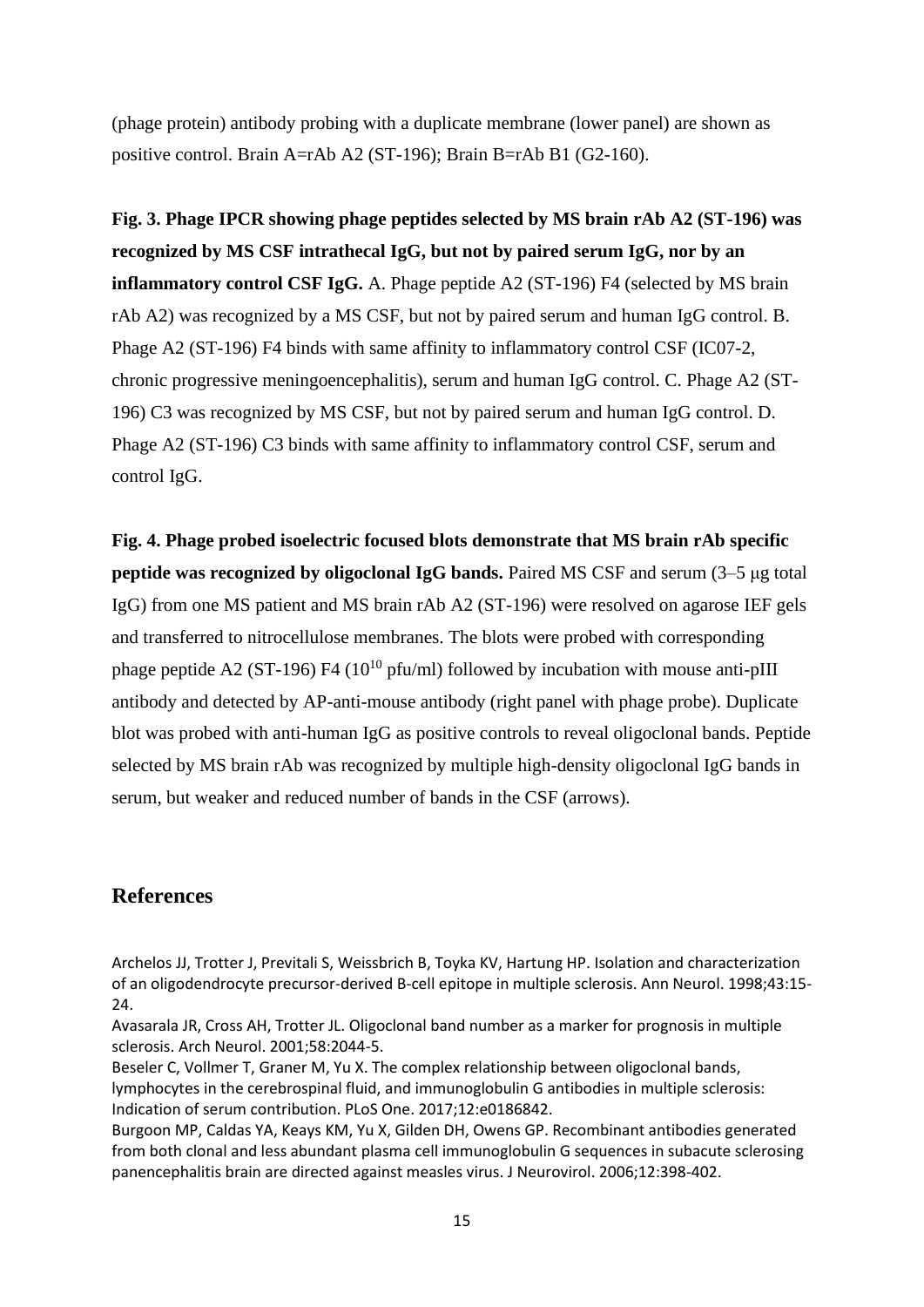Burgoon MP, Keays KM, Owens GP, Ritchie AM, Rai PR, Cool CD, et al. Laser-capture microdissection of plasma cells from subacute sclerosing panencephalitis brain reveals intrathecal disease-relevant antibodies. Proc Natl Acad Sci U S A. 2005;102:7245-50.

Calabrese M, Poretto V, Favaretto A, Alessio S, Bernardi V, Romualdi C, et al. Cortical lesion load associates with progression of disability in multiple sclerosis. Brain : a journal of neurology. 2012;135:2952-61.

Cortese I, Tafi R, Grimaldi LM, Martino G, Nicosia A, Cortese R. Identification of peptides specific for cerebrospinal fluid antibodies in multiple sclerosis by using phage libraries. Proc Natl Acad Sci U S A. 1996;93:11063-7.

Ferreira D, Voevodskaya O, Imrell K, Stawiarz L, Spulber G, Wahlund LO, et al. Multiple sclerosis patients lacking oligoclonal bands in the cerebrospinal fluid have less global and regional brain atrophy. J Neuroimmunol. 2014;274:149-54.

Gilden DH. Infectious causes of multiple sclerosis. Lancet neurology. 2005;4:195-202.

Graner M, Pointon T, Manton S, Green M, Dennison K, Davis M, et al. Oligoclonal IgG antibodies in multiple sclerosis target patient-specific peptides. PLoS One. 2020;15:e0228883.

Greenfield AL, Hauser SL. B-cell Therapy for Multiple Sclerosis: Entering an era. Ann Neurol. 2018;83:13-26.

Joseph FG, Hirst CL, Pickersgill TP, Ben-Shlomo Y, Robertson NP, Scolding NJ. CSF oligoclonal band status informs prognosis in multiple sclerosis: a case control study of 100 patients. Journal of neurology, neurosurgery, and psychiatry. 2009;80:292-6.

Kennedy PG, Steiner I. On the possible viral aetiology of multiple sclerosis. QJM : monthly journal of the Association of Physicians. 1994;87:523-8.

Owens GP, Bennett JL, Lassmann H, O'Connor KC, Ritchie AM, Shearer A, et al. Antibodies produced by clonally expanded plasma cells in multiple sclerosis cerebrospinal fluid. Ann Neurol. 2009;65:639- 49.

Owens GP, Ritchie AM, Burgoon MP, Williamson RA, Corboy JR, Gilden DH. Single-cell repertoire analysis demonstrates that clonal expansion is a prominent feature of the B cell response in multiple sclerosis cerebrospinal fluid. J Immunol. 2003;171:2725-33.

Owens GP, Ritchie AM, Gilden DH, Burgoon MP, Becker D, Bennett JL. Measles virus-specific plasma cells are prominent in subacute sclerosing panencephalitis CSF. Neurology. 2007;68:1815-9.

Petereit HF, Reske D. Expansion of antibody reactivity in the cerebrospinal fluid of multiple sclerosis patients - follow-up and clinical implications. Cerebrospinal Fluid Res. 2005;2:3.

Reiber H, Ungefehr S, Jacobi C. The intrathecal, polyspecific and oligoclonal immune response in multiple sclerosis. Multiple sclerosis. 1998;4:111-7.

Serafini B, Rosicarelli B, Magliozzi R, Stigliano E, Aloisi F. Detection of ectopic B-cell follicles with germinal centers in the meninges of patients with secondary progressive multiple sclerosis. Brain Pathol. 2004;14:164-74.

Tintore M, Rovira A, Rio J, Tur C, Pelayo R, Nos C, et al. Do oligoclonal bands add information to MRI in first attacks of multiple sclerosis? Neurology. 2008;70:1079-83.

Yu X, Barmina O, Burgoon M, Gilden D. Identification of measles virus epitopes using an ultra-fast method of panning phage-displayed random peptide libraries. J Virol Methods. 2009;156:169-73. Yu X, Burgoon M, Green M, Barmina O, Dennison K, Pointon T, et al. Intrathecally synthesized IgG in multiple sclerosis cerebrospinal fluid recognizes identical epitopes over time. J Neuroimmunol. 2011a;240-241:129-36.

Yu X, Burgoon MP, Shearer AJ, Gilden DH. Characterization of phage peptide interaction with antibody using phage mediated immuno-PCR. J Immunol Methods. 2007;326:33-40.

Yu X, Gilden D, Schambers L, Barmina O, Burgoon M, Bennett J, et al. Peptide reactivity between multiple sclerosis (MS) CSF IgG and recombinant antibodies generated from clonally expanded plasma cells in MS CSF. J Neuroimmunol. 2011b;233:192-203.